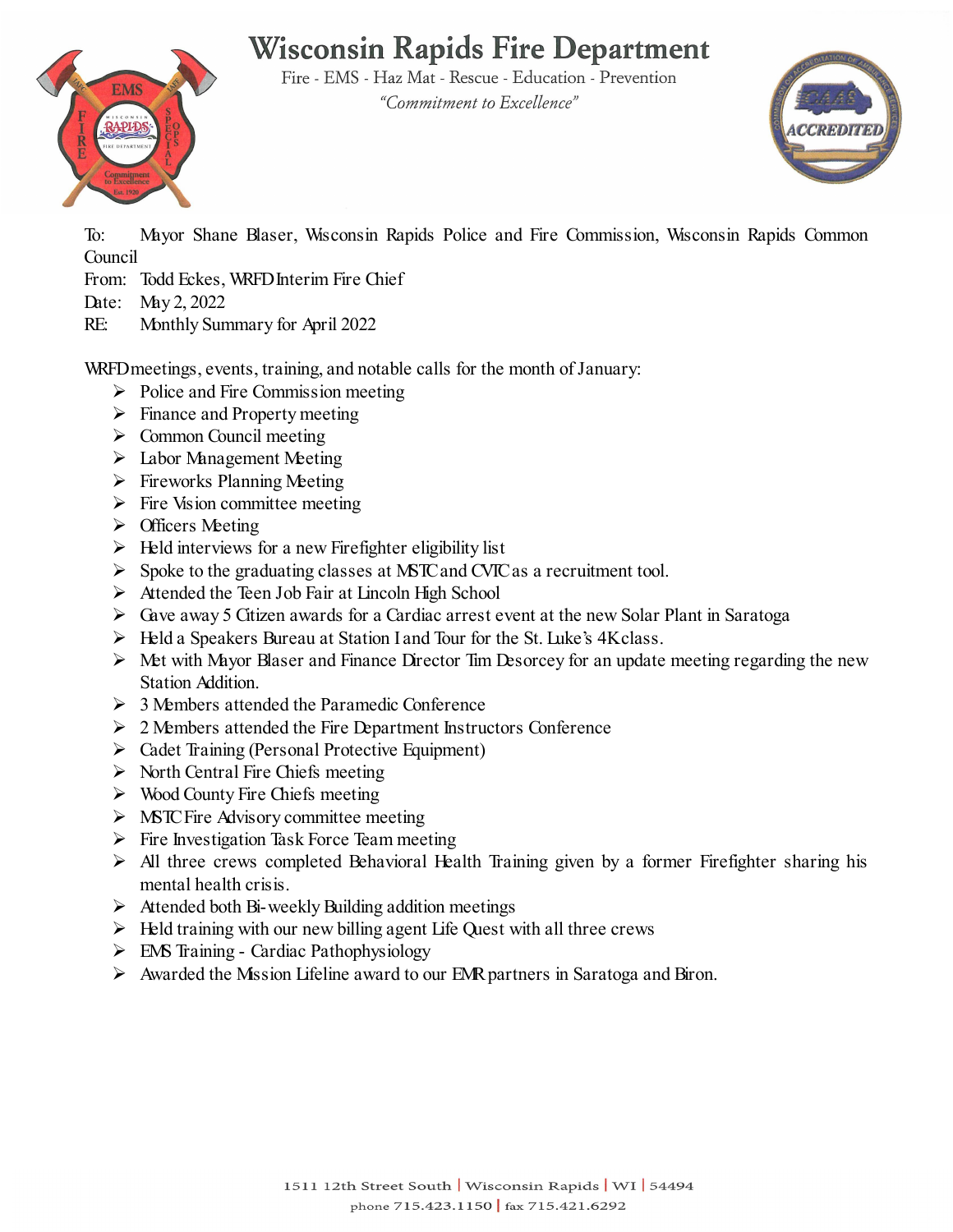## **Wisconsin Rapids Fire Department**



Fire - EMS - Haz Mat - Rescue - Education - Prevention "Commitment to Excellence"



April Anniversaries: Ben Goodreau – 16 Years, Josh Schoechert – 3 Years, Jake Tomm – 3 Years, Dan Shay – 2 Years.

Notable Responses:

- $\triangleright$  Cooking fire in a private residence contained to the container
- $\triangleright$  Vehicle fire at 3211 Franklin Street

WRFDNotes:

April saw the department focus a part of the training for the month on Mental Health and awareness around the subject focusing on identifying the signs & symptoms, identifying help for the individuals suffering from the disorder, and helping them on the road to recovery. A local Firefighter from a surrounding department shared their experience from a breakdown they encountered from working on the job. Stress can be from a Acute event or a Chronic buildup from years of what we see on a daily basis in this industry. This will continue to be a focus of the department to ensure health and safety of its members.

A large part of the month was dedicated to the task of moving into the new addition. On April  $8<sup>th</sup>$  the addition was turned over to the department and a large scale move happened over that weekend. From that point, forward time was spent with setting up temporary storage and ensuring that we still met all expectations for response the great Citizens that made that addition happen. Besides expectations, many items needing attention were meeting the standards of the industry as well as State statutes, and our CAAS accreditation. The accounting and double locking of Schedule II drugs and refrigeration of others to ensure compliance with regulatory statute and compliance with CAAS. As all the challenges, we as a department are faced with, the staff acted as they do with everything they face, professionally, and dedicated. Great job by all the Members.

Through The month of April, I was asked to give a presentation on the new addition by a few organizations on the Station I addition and Remodel. During those opportunities, I explained the process and the history behind the decision to the project. With the history, a chronological presentation was given from groundbreaking to present. There were many questions about the project but also many questions about the department in general. What was supposed to be 10-15 minute presentations lasted 30-40 minutes due to the questions generated? Safe to say that the attendees at these organizations are better informed about the Station Renovation/Remodel, but also about the Department in general.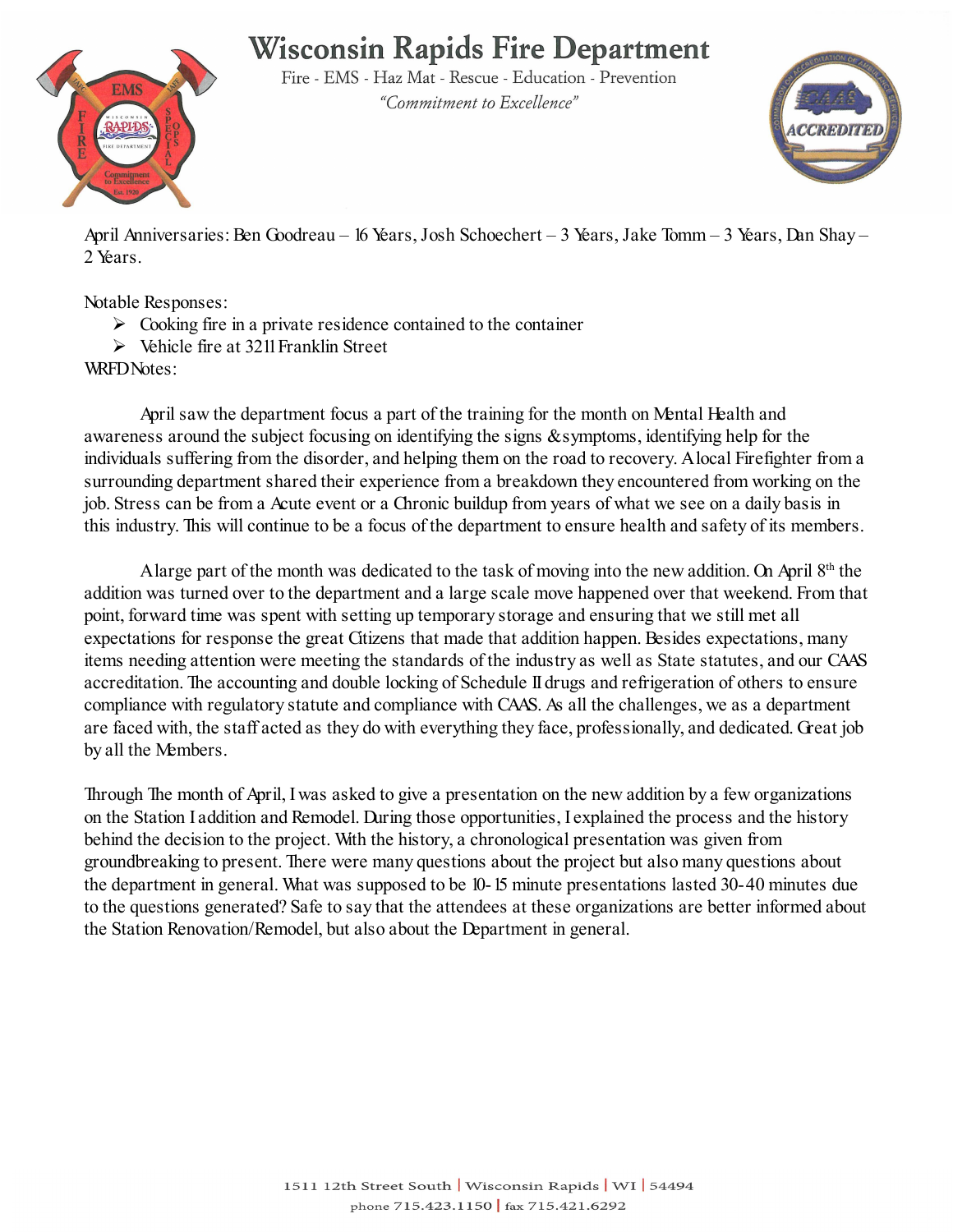## **Wisconsin Rapids Fire Department**



Fire - EMS - Haz Mat - Rescue - Education - Prevention "Commitment to Excellence"



#### WRFD APRIL2022 MONTHLY RESPOONE REPORT

| Type of Emergency           | April 2022     | Total $\#$ of 2022 | April 2021 | Total $\#$ of 2021 |
|-----------------------------|----------------|--------------------|------------|--------------------|
|                             | Responses      | Responses          | Responses  | Responses          |
|                             |                |                    |            |                    |
| <b>EMS 911</b>              | 332            | 1398               | 274        | 1041               |
| EMS IFT                     | 6              | 20                 | 17         | 80                 |
| <b>COMMUNITY</b>            | $\theta$       | 8                  | 3          | 3                  |
| <b>PARAMEDICINE</b>         |                |                    |            |                    |
| <b>FIRE</b>                 | $\overline{2}$ | 9                  | 3          | 11                 |
| <b>EXPLOSION</b> (No Fire)  | $\Omega$       | 0                  | n          | n                  |
| <b>HAZARDOUS CONDITON</b>   | 3              | 7                  | 6          | 18                 |
| <b>SERVICE CALLS</b>        | 6              | 17                 | 10         | 28                 |
| <b>GOOD INTENT</b>          | 6              | 18                 | n          | N                  |
| <b>FALSE ALARMS/WEATHER</b> | 5              | 20                 | 7          | 34                 |
| <b>TOTAL CALLS FOR</b>      | 360            | 1497               | 320        | 1215               |
| <b>SERVICE</b>              |                |                    |            |                    |

Notes:

- $\triangleright$  Fire 100 Series: Fire (structure, vehicle, wildland)
- Fire 200 Series: Overpressure, Rupture, Explosion, Overheat (No Fire)
- Fire 300 Series: Rescue & Emergency Service Incident (Motor vehicle accident, EMS Calls)
- $\triangleright$  Fire 400 Series: Hazardous Condition (spills, leaks with no fire)
- Fire 500 Series: Service Calls (water & smoke problems, burning complaints)
- Fire 600 Series: Good Intent (Dispatched and cancelled, Citizen needs help)
- Fire 700/800 Series: (700) False Alarms (800) Severe Weather/Natural Disasters

| Runs by District        | April 2022 | 2022 Totals | April 2021 | 2021 Totals |
|-------------------------|------------|-------------|------------|-------------|
| <b>Wisconsin Rapids</b> | 270        | 1122        | 217        | 1052        |
| Saratoga                | 20         | 102         | 15         | 74          |
| Village Port Edwards    |            | 44          |            | 45          |
| Village Biron           | 10         | 45          | 5          | 31          |
| Town of Port Edwards    |            | 31          | <b>NA</b>  | NА          |
| Nekoosa                 | 28         | 107         | <b>NA</b>  | NА          |
| <b>Grammoor</b>         |            |             | <b>NA</b>  | NА          |
| Mutual Aid Given        |            | 18          |            |             |
| Mutual Aid Received     | 17         | 25          |            | າ           |
| <b>TOTALS</b>           | 360        | 1497        | 249        | 1215        |

| Stand-by<br>onfined.<br>space | il 2022<br>Anrı | 2022<br>Tota | il 2021<br>Anr' | 2021<br>Tota       |
|-------------------------------|-----------------|--------------|-----------------|--------------------|
| <b>TOTALS</b>                 | n۵              | $1 - \Box$   | ບຸ              | ኅሰ1<br>$\angle 01$ |